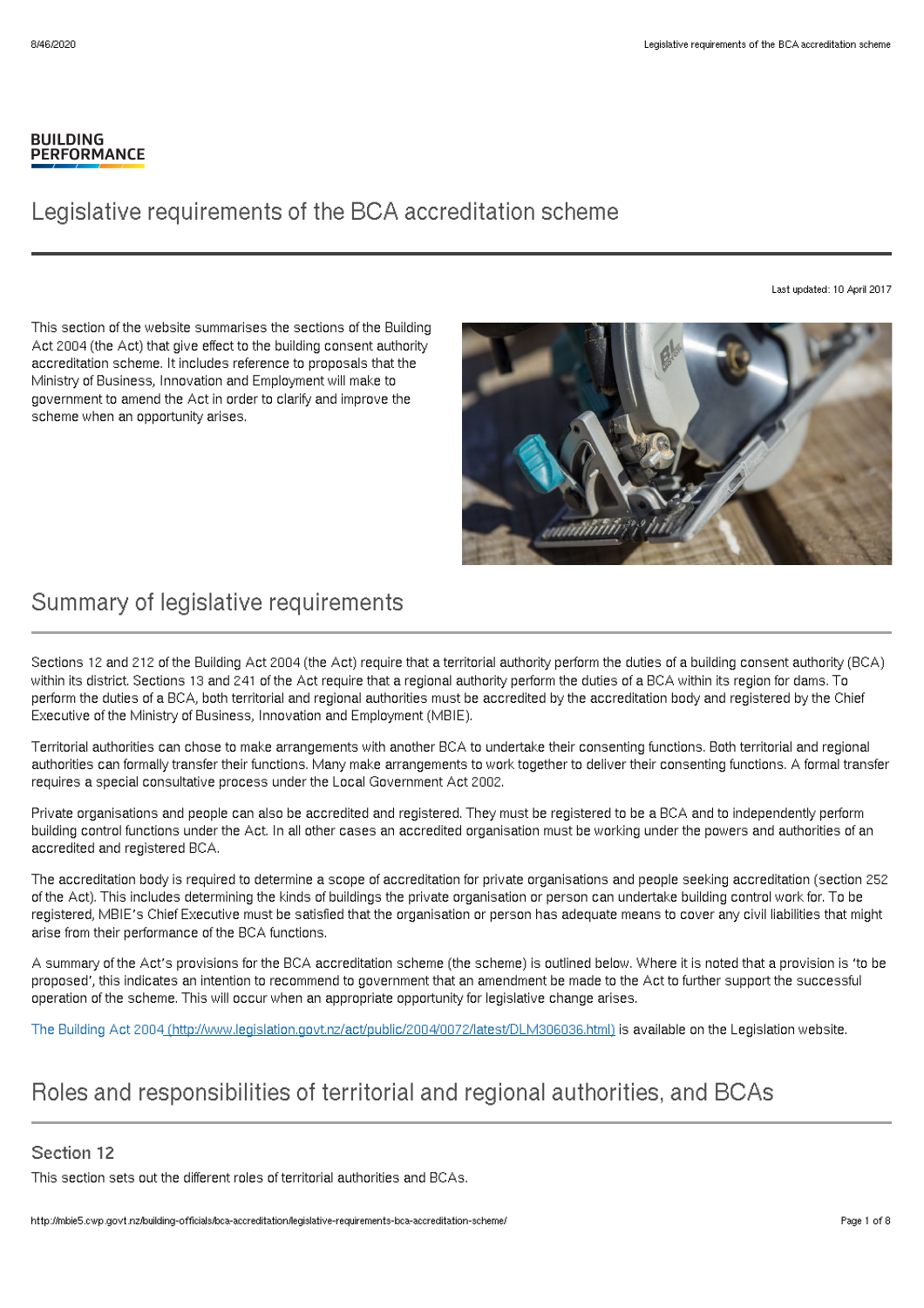Territorial authority functions include:

- issuing project information memoranda and certificates of acceptance
- amending compliance schedules
- granting waivers and modifications to the Building Code
- performing functions relating to dangerous, insanitary or earthquake-prone buildings
- other specified functions.

#### BCA functions include:

- performing building control functions such as issuing building consents, code compliance certificates, compliance schedules and notices to fix
- inspecting work that has been granted a building consent.

Understanding the distinction between territorial authority and BCA roles and functions is important in order to understand the overall scheme as the scheme only applies to BCA roles and functions.

#### Section 13

Section 13 sets out the role of regional authorities performing the functions of a BCA related to dams including considering and approving dam classifications, and the dam safety assurance programme.

#### Section 14

This section describes the areas of a dam that are the responsibility of the regional authority and the areas of a dam that are the responsibility of the territorial authority, including that:

- regional authorities are responsible for the parts of the building that are a dam
- territorial authorities are responsible for any part of the building that is not a dam.

#### Section 212

This section requires a territorial authority to perform the functions of a BCA within its district and in any coastal marine area adjacent to its district that is not part of another district in relation to:

- any application for a building consent
- any building consent granted under that application.

This section also requires a BCA that is part of a territorial authority to provide specified building consent applications to the New Zealand Fire Service Commission.

A territorial authority's responsibility under this section is subject to any transfer of responsibility for all or some of its BCA functions to another territorial authority under section 233.

This section of the Act exempts territorial authorities from performing building control functions for:

- dams in their area
- any functions that have been transferred to another territorial authority.

#### Section 215

This section requires that a territorial authority be accredited and registered as a BCA at all times in order to deliver its consenting functions.

#### Section 241

This section requires that a regional authority be accredited and registered as a BCA at all times in order to delivery its consenting functions in relation to dams.

A regional authority's responsibility under this section is subject to any transfer of responsibility for all or some of its functions to another regional authority under section 244.

Notice that Copies of Certain Applications for Building Consent Must be Provided to the New Zealand Fire Service Commission [\(https://gazette.govt.nz/notice/id/2012-go2694\)](https://gazette.govt.nz/notice/id/2012-go2694) is available in the New Zealand Gazette.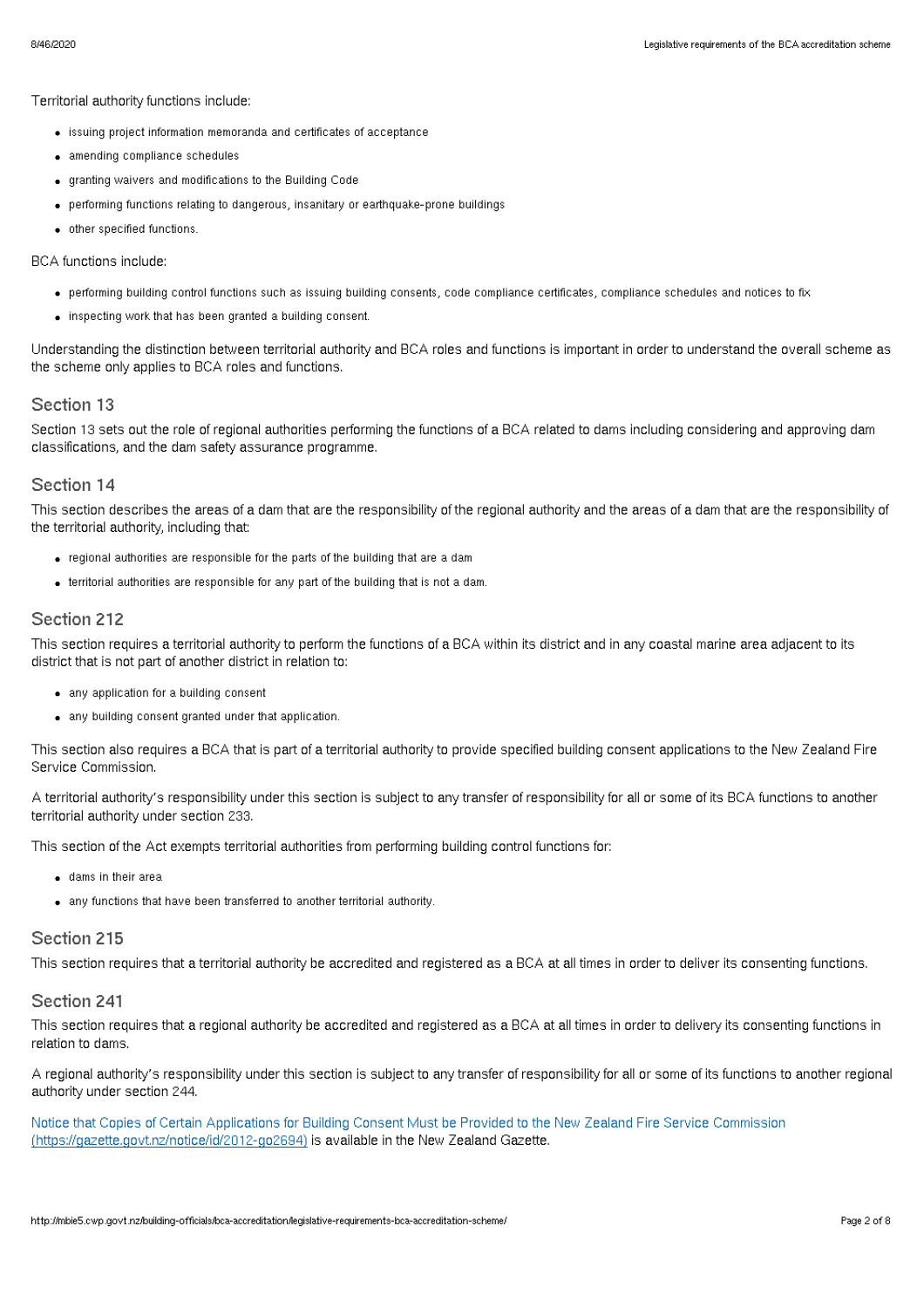# Arrangements for the delivery of BCA functions and the formal transfer of functions

#### Section 213

This section provides for a territorial authority to:

- perform the functions of a BCA itself
- to make arrangements for another BCA to perform the functions
- to take a combination of these approaches to delivering consenting functions within its region.

An arrangement with another BCA or BCAs can be by contract or any other means. The original intention for this section was to make it easy for BCAs to enter into arrangements for the delivery of BCA functions.

#### Section 214

This section sets out the liability arrangements where arrangements are made for the delivery of BCA functions.

A territorial authority can:

- retain full liability for the acts and omissions of the other BCA
- enter into an agreement apportioning liability between the two parties.

The issue of liability is one to be determined as part of the arrangement between the two BCAs. As with section 213, there is flexibility to allow for a diverse set of arrangements.

#### Sections 233–236

These sections enable a territorial authority to formally transfer its functions, duties and powers granted under the Act to another territorial authority. To do so, it must use the special consultative procedure in section 83 of the Local Government Act 2002.

A territorial authority transferring its functions must enter into a formal agreement in respect of the transfer.

The effect of the transfer is that the receiving territorial authority may perform the function, duty or power as if it was conferred on it under the Act. A transfer can be cancelled at any time consistent with the terms of the agreement.

#### To be proposed

A proposal will be made for the inclusion of a section in the Act that enables a regional authority to:

- perform the functions of a BCA in relation to dams itself
- to make arrangements for another BCA to perform the functions
- to take a combination of these approaches to delivering consenting functions for dams.

An arrangement with another BCA or BCAs will be by contract or any other means.

#### To be proposed

A proposal will be made for the inclusion of a section in the Act that sets out the liability arrangements where regional authority arrangements are made for the delivery of BCA functions relating to dams.

A regional authority will be able to:

- retain full liability for the acts and omissions of the other BCA
- enter into an agreement apportioning liability between the two parties.

The issue of liability will be one to be determined as part of the arrangement between the two BCAs. There will be flexibility for a diverse range of arrangements.

#### Sections 244–247

These sections enable a regional authority to transfer any of their functions, duties and powers granted under the Act to another regional authority. To do so, it must use the special consultative procedure in section 83 of the Local Government Act 2002.

A regional authority transferring its functions must enter into a formal agreement in respect of the transfer.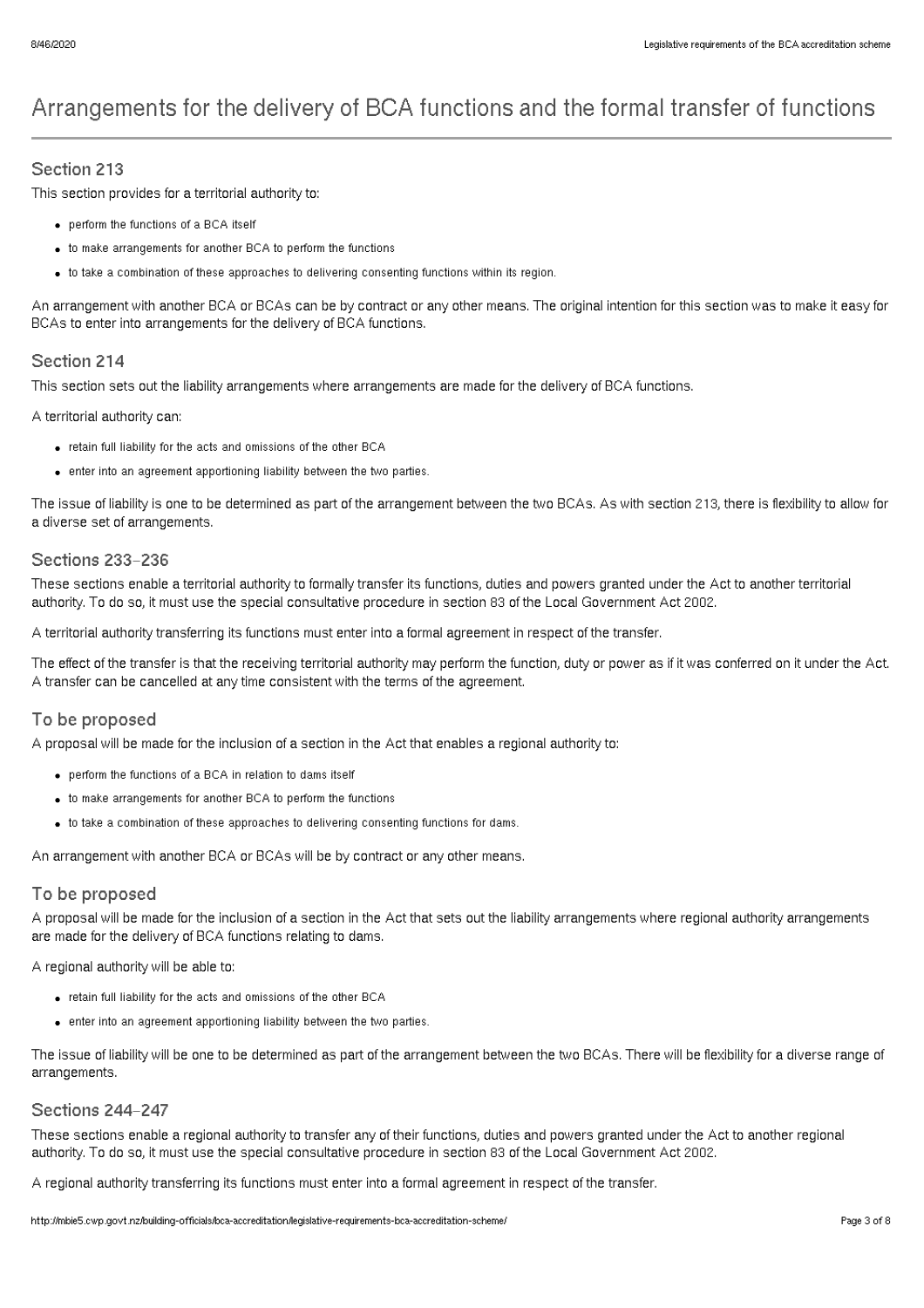The effect of the transfer is that the receiving regional authority may perform the function, duty or power as if it was conferred on it under the Act. A transfer can be cancelled at any time consistent with the terms of the agreement.

Section 83 of the Local Government Act [\(http://www.legislation.govt.nz/act/public/2002/0084/latest/DLM172328.html\)](http://www.legislation.govt.nz/act/public/2002/0084/latest/DLM172328.html) can be found on the Legislation website.

# Appointment of the building consent accreditation body and accreditation scheme matters

#### Section 248

This section enables MBIE's Chief Executive to appoint a person/organisation as the building consent accreditation body and to revoke this appointment at any time. Only a single organisation or person may be appointed at any one time.

MBIE's Chief Executive acts as the accreditation body if no other person/organisation is appointed to act in this position.

#### Section 249

This section requires MBIE's Chief Executive to specify the minimum frequency of accreditation assessments and any other matters of relevance to the accreditation body's delivery of accreditation assessments in the New Zealand Gazette.

A BCA must be assessed at least every three years, but may be assessed more frequently.

#### To be proposed

A proposal will be made for the inclusion of a section in the Act that enables MBIE's Chief Executive to gazette a range of technical matters related to the scheme that are best detailed out of primary and secondary legislation. It will enable such matters to be updated as the consenting system continues to evolve.

# Initial accreditation assessments and accreditation requirements

#### Section 250

This section enables the accreditation body to accredit an organisation or person applying to be a BCA upon the payment of the prescribed fee.

#### Section 251

This section requires the accreditation body to be satisfied that the person applying to be accredited meets the criteria and standards for accreditation set out in the Building (Accreditation of Building Consent Authorities) Regulations 2006 (the Regulations).

#### To be proposed

A proposal will be made for the inclusion of a section in the Act that enables an employee or agent of the accreditation body to accompany a BCA onto a property for the purposes of undertaking an accreditation assessment of the BCA.

#### To be proposed

A proposal will be made for the inclusion of a section in the Act that clarifies that all BCAs can have limited scopes of accreditation and registration, and provide that they must transfer any consenting functions they are not accredited to undertake to another accredited BCA. This will enable territorial authorities to reduce their consenting functions while ensuring that a full range of consenting functions remains available within a region.

#### Section 252

This section applies to a BCA that is not also a territorial or regional authority. It requires that the accreditation body determines the scope of accreditation for a private person applying to be a BCA. It states that the scope of accreditation can relate to one or more types of building for which the private BCA can undertake consenting functions.

This section enables the private BCA to request a change in the scope of its accreditation at any time.

#### Section 253

http://mbie5.cwp.govt.nz/building-officials/bca-accreditation/legislative-requirements-bca-accreditation-scheme/ Page 4 of 8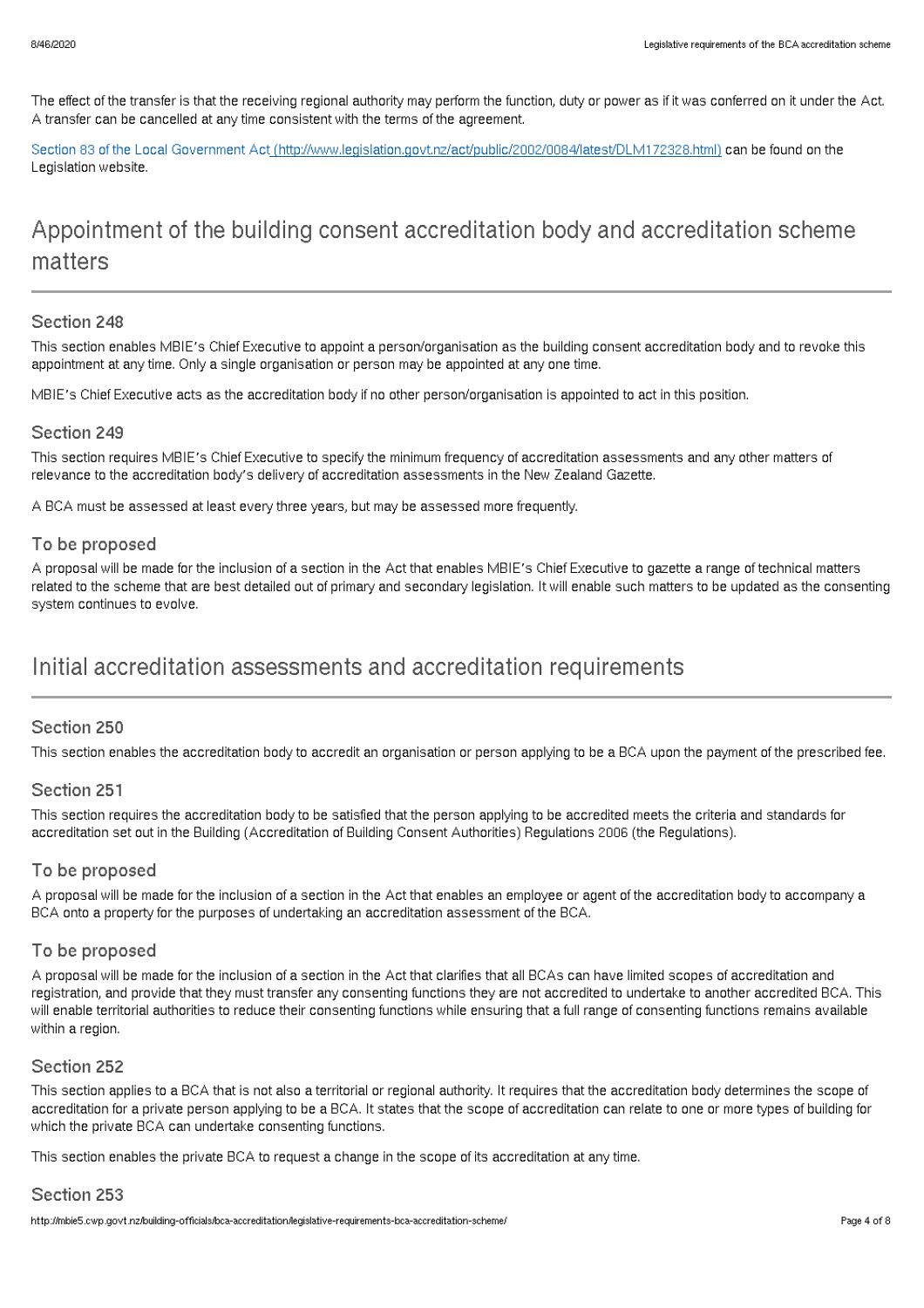This section describes the requirements for accreditation applications made under section 250, including that the application:

- be made in writing
- be in the prescribed manner (if any)
- contain the prescribed information (if any).

#### Section 255

This section requires the accreditation body to notify MBIE's Chief Executive when it grants or revokes accreditation. It requires notification to be given within seven days and in the manner required by the Chief Executive.

Building (Accreditation of Building Consent Authorities) Regulations 2006 [\(http://www.legislation.govt.nz/regulation/public/2006/0399/latest/DLM424665.html\)](http://www.legislation.govt.nz/regulation/public/2006/0399/latest/DLM424665.html) is available on the Legislation website.

Applying to become an accredited organisation [\(https://www.building.govt.nz/building-officials/bca-accreditation/apply-become-accredited](http://mbie5.cwp.govt.nz/building-officials/bca-accreditation/apply-become-accredited-organisation/)organisation/) has further information.

## Initial registration assessment process and registration requirements

#### Section 191

This section enables MBIE's Chief Executive to enter a BCA's name on the BCA register if an application is made by that BCA under section 194 of the Act.

#### Section 192

This section sets out the criteria that a BCA must meet before it can be registered, including that it must:

- hold a Certificate of Accreditation from the building consent accreditation body
- $\bullet$  meet any other criteria for registration.

If the applicant for registration is a private person or organisation, it must have adequate means to cover any civil liabilities that may arise in performing consenting functions. This section describes the kinds of information that MBIE's Chief Executive can use to decide whether a private BCA has adequate means.

#### Section 194

This section describes the requirements for registration applications made under section 191 of the Act, including that the application:

- be made in writing
- be made in the prescribed manner (if any)
- contain the prescribed information (if any)
- be accompanied by the prescribed fee (if any).

The prescribed forms and information, and the prescribed fee are set out in the Building (Registration of Building Consent Authorities) Regulations 2007.

#### Section 195

This section requires MBIE's Chief Executive to decide whether to register a BCA and give written notice of their decision as soon as practicable after receiving the application. The written notice must state any reasons for not granting registration (if this is the Chief Executive's decision).

The Building (Registration of Building Consent Authorities) Regulations 2007 [\(http://www.legislation.govt.nz/regulation/public/2007/0300/latest/DLM973528.html\)](http://www.legislation.govt.nz/regulation/public/2007/0300/latest/DLM973528.html) are available on the Legislation website.

Building Consent Authorities Register [\(https://www.building.govt.nz/building-officials/find-a-bca/\)](http://mbie5.cwp.govt.nz/building-officials/find-a-bca/)

Registering to become a BCA [\(https://www.building.govt.nz/building-officials/bca-accreditation/registering-become-bca/\)](http://mbie5.cwp.govt.nz/building-officials/bca-accreditation/registering-become-bca/) has further information on registration requirements.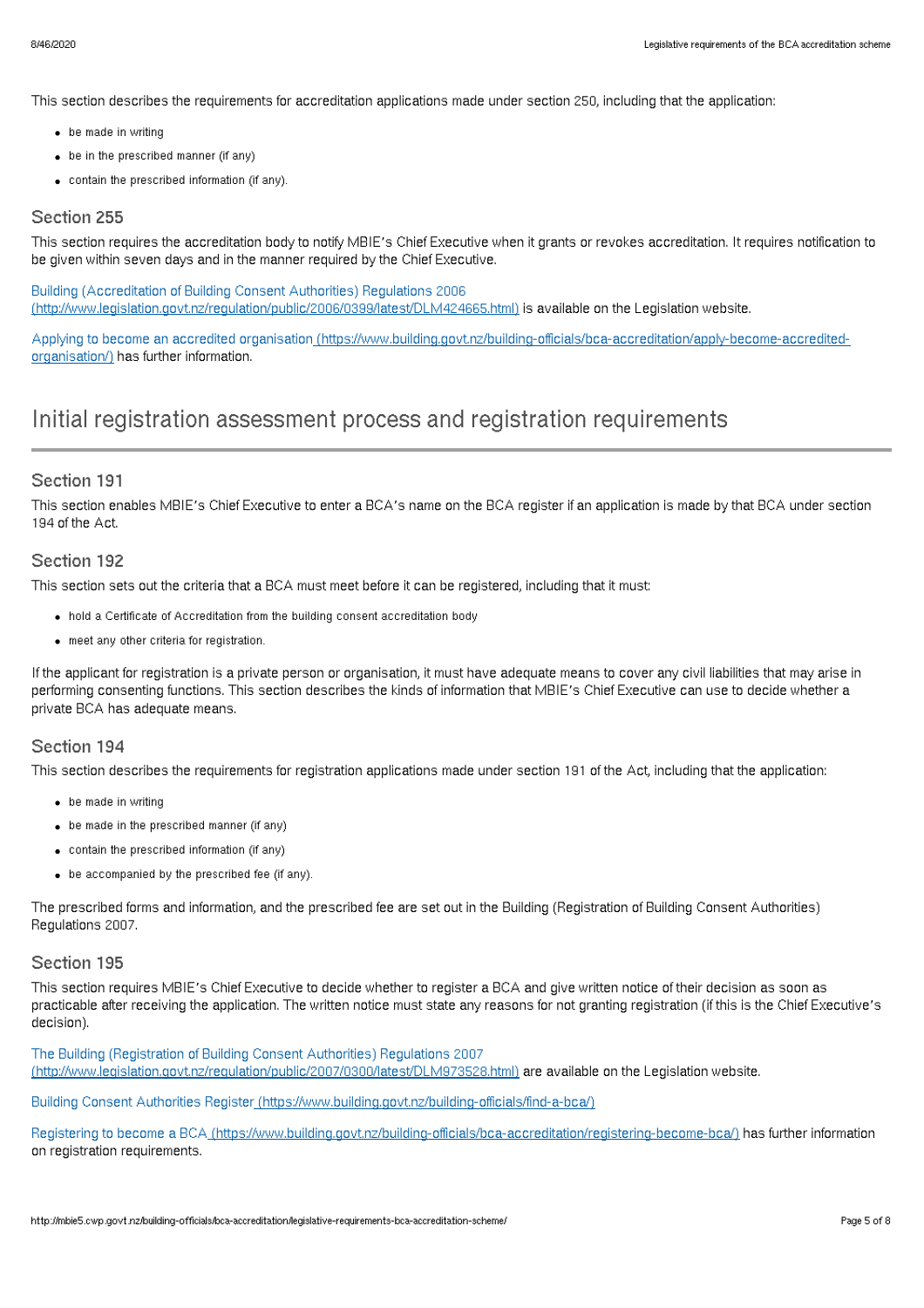# Effect of registration as a BCA

#### Section 193

Section 193 states that a registered BCA can perform BCA functions. It limits the BCA functions of private BCAs to their scope of accreditation.

### Ongoing assessment for registration purposes

#### Section 196

This section requires that every three years MBIE's Chief Executive assesses whether a registered BCA continues to meet the registration criteria described in section 192. It also enables the Chief Executive to assess whether a registered BCA continues to meet the registration criteria described in section 192 at any other time.

If a registered BCA continues to meet the criteria for registration, this section provides that it is entitled to maintain its registration.

#### To be proposed

A proposal will be made for the inclusion of a section in the Act that provides the ability to remove a BCA, or a BCA's scope of accreditation from the register where it transfers all or some of its functions or scopes.

## Remedial powers

#### Section 200

This section enables MBIE's Chief Executive to receive complaints about the performance of a BCA. It requires the Chief Executive to notify a BCA as soon as is practicable, and to decide whether to accept or decline the complaint.

If the Chief Executive decides to accept the complaint, they must inform the complainant and the BCA, and then proceed to investigate the complaint.

#### To be proposed

A proposal will be made for the inclusion of a section in the Act to enable a BCA's Chief Executive to request intervention and support where a BCA is struggling, failing or negligent in its duties.

#### Section 201

This section enables MBIE's Chief Executive to investigate matters related to the performance of a BCA (without receiving a complaint). Where the Chief Executive decides to undertake an investigation, they must notify the BCA.

#### Section 202

This section deals with the notification procedures for an MBIE Chief Executive investigation and provides the BCA with a reasonable opportunity to make written submissions on the matter being investigated.

#### Section 203

This section contains a range of remedial powers that may be used after a MBIE Chief Executive investigation.

The powers include the:

- issue of warnings
- ability to require a BCA to take specific actions within specified times
- ability to require a BCA to monitor and report on its activities to MBIE's Chief Executive.

In the case of a private BCA, there is also a power enabling MBIE's Chief Executive to suspend and revoke registration. In the case of a territorial or regional authority, MBIE's Chief Executive may recommend that the Minister appoint one or more persons to act in place of the BCA.

#### Section 204

http://mbie5.cwp.govt.nz/building-officials/bca-accreditation/legislative-requirements-bca-accreditation-scheme/ Page 6 of 8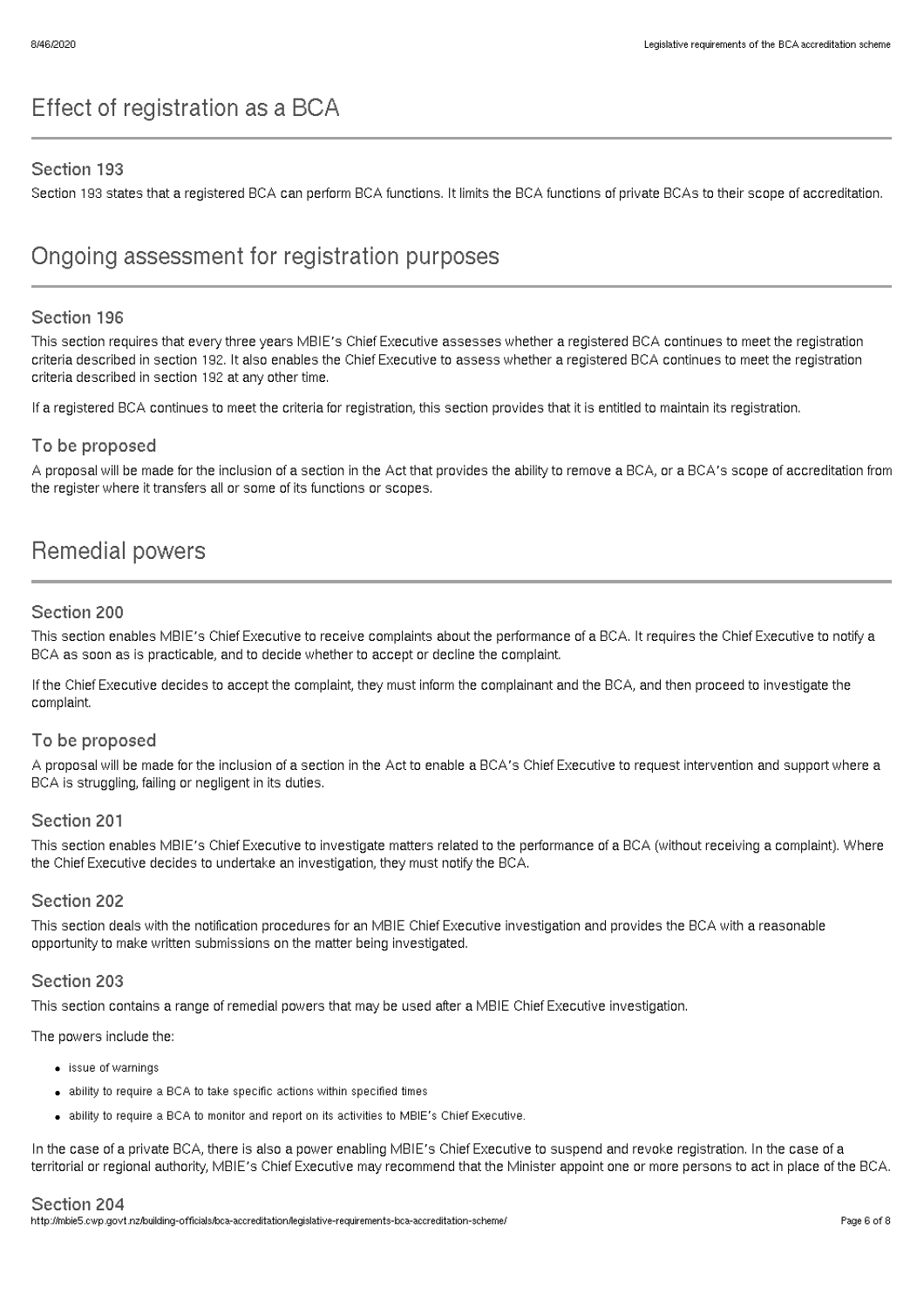This section contains a range of powers that enable MBIE's Chief Executive to monitor the performance of territorial and regional authorities, and BCAs. These powers include investigating complaints, carrying out reviews and assisting the Minister to determine if they should appoint one or more persons to act in place of the territorial or regional authority, or BCA.

The powers provide that MBIE's Chief Executive may have access to information or the place information is kept, require the territorial or regional authority, or BCA to provide information and/or answer questions, and by written notice, enter land or buildings to carry out investigations.

# Suspension, revocation and reinstatement of accreditation as a BCA

#### To be proposed

A proposal will be made for the inclusion of a section in the Act to enable a BCA's accreditation to be suspended by the accreditation body (if appropriate) while the remedial powers under section 203 are in operation. This would mean that the BCA's accreditation was effectively 'on hold'. A BCA would not be able to claim to be accredited and the accreditation body would not be required to state its assurance that all accreditation requirements were met. However, suspension would not affect the BCA's ability to deliver building consent functions which are linked to its registration (not its accreditation).

#### Section 254

This section enables accreditation to be revoked or a scope of accreditation to be amended by the accreditation body or MBIE's Chief Executive. It restricts the circumstances in which revocation can occur to when the accreditation body or MBIE's Chief Executive:

- is satisfied that the BCA no longer meets the accreditation standards and criteria
- has given the BCA a reasonable opportunity to be heard.

This section prohibits the revocation of accreditation within three months of the accreditation criteria and standards being amended where the BCA no longer meets the standards because of the amendments.

# Suspension, revocation and reinstatement of registration as a BCA

#### Section 197

This section requires MBIE's Chief Executive to undertake specific activities if they decide that a registered BCA no longer meets the registration criteria.

#### Where the BCA is also a territorial or regional authority

The section requires MBIE's Chief Executive to recommend to the Minister that the Minister appoint one or more people to act in place of the territorial or regional authority for any or all of its BCA functions.

#### Where the BCA is a private BCA

The section requires MBIE's Chief Executive to suspend a private BCA's status and enter this suspension in the BCA register. Then, if the private BCA does not meet the registration criteria within 12 months after the suspension, the Chief Executive must revoke the private BCA's registered status and remove it from the register.

#### Section 198

This section provides that a private BCA that has been suspended under section 197 is not registered during the period of suspension. It states that the BCA's registered status is revived at the end of the suspension unless registration has been suspended again or registration has been revoked.

This section enables MBIE's Chief Executive to let a suspended BCA perform limited functions during suspension if it is in the public interest, and enables them to put conditions on the authorisation or revoke it at any time.

# Offences and penalties related to registration